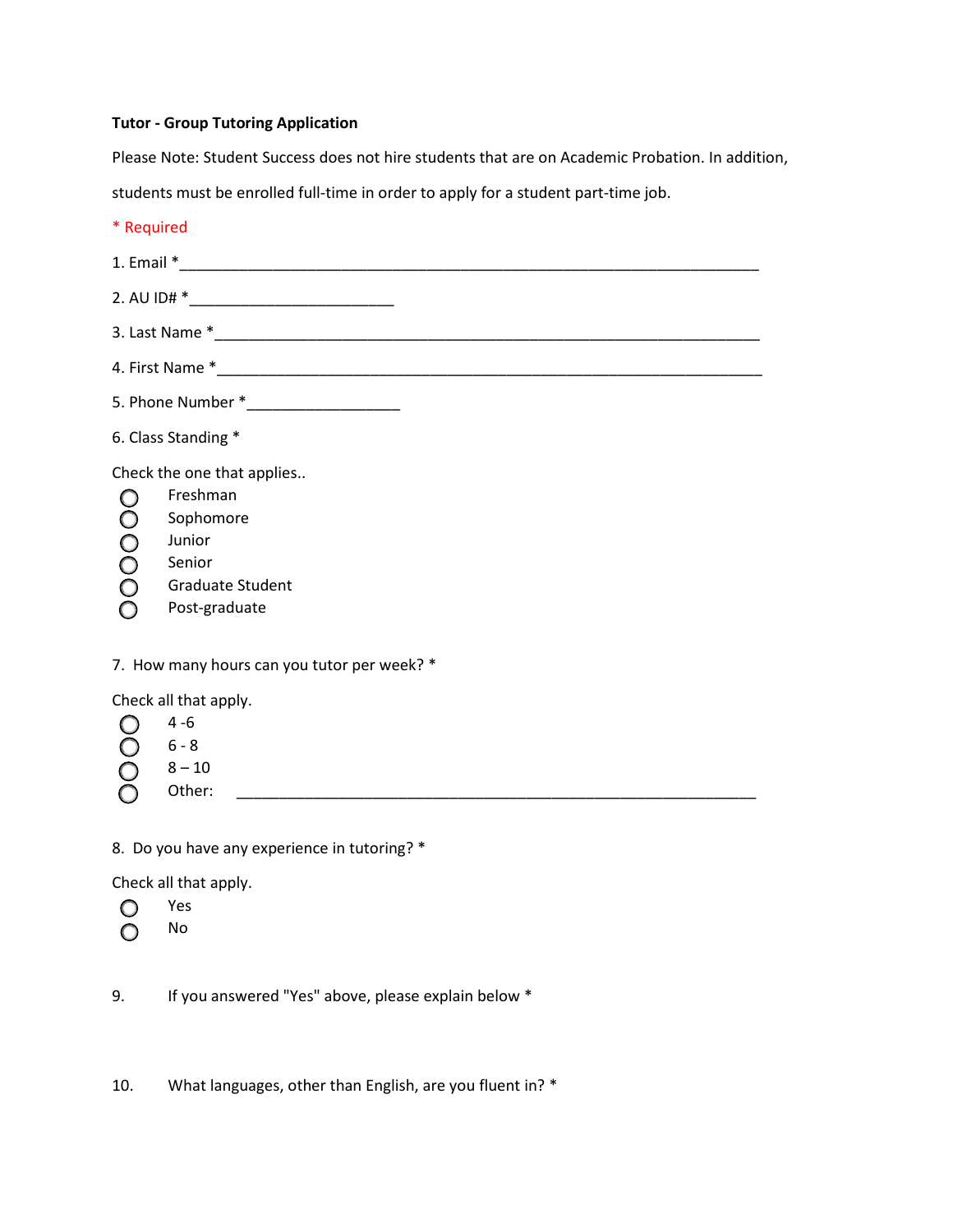11. How did you hear about this position?

#### **Recommendations**

Please provide full names and AU emails.

12. Please list TWO faculty members on campus who can give you a recommendation, one of which must be your primary tutoring area. \*

#### **Your Schedule & Courses**

OUR AVAILABILITY - We hold tutoring sessions Mondays thru Thursdays from 10am to 7pm

YOUR AVAILABILITY - Please indicate below your availability in blocks of time for each day.

| 13. | Mondays:    |  |
|-----|-------------|--|
| 14. | Tuesdays:   |  |
| 15. | Wednesdays: |  |
| 16. | Thursdays:  |  |

## **COURSES FOR WHICH YOU ARE QUALIFIED TO TUTOR**

Generally, all Andrews University courses that you've received a grade of B+ or higher and are comfortable tutoring are qualified courses.

17. First Course: Course # \*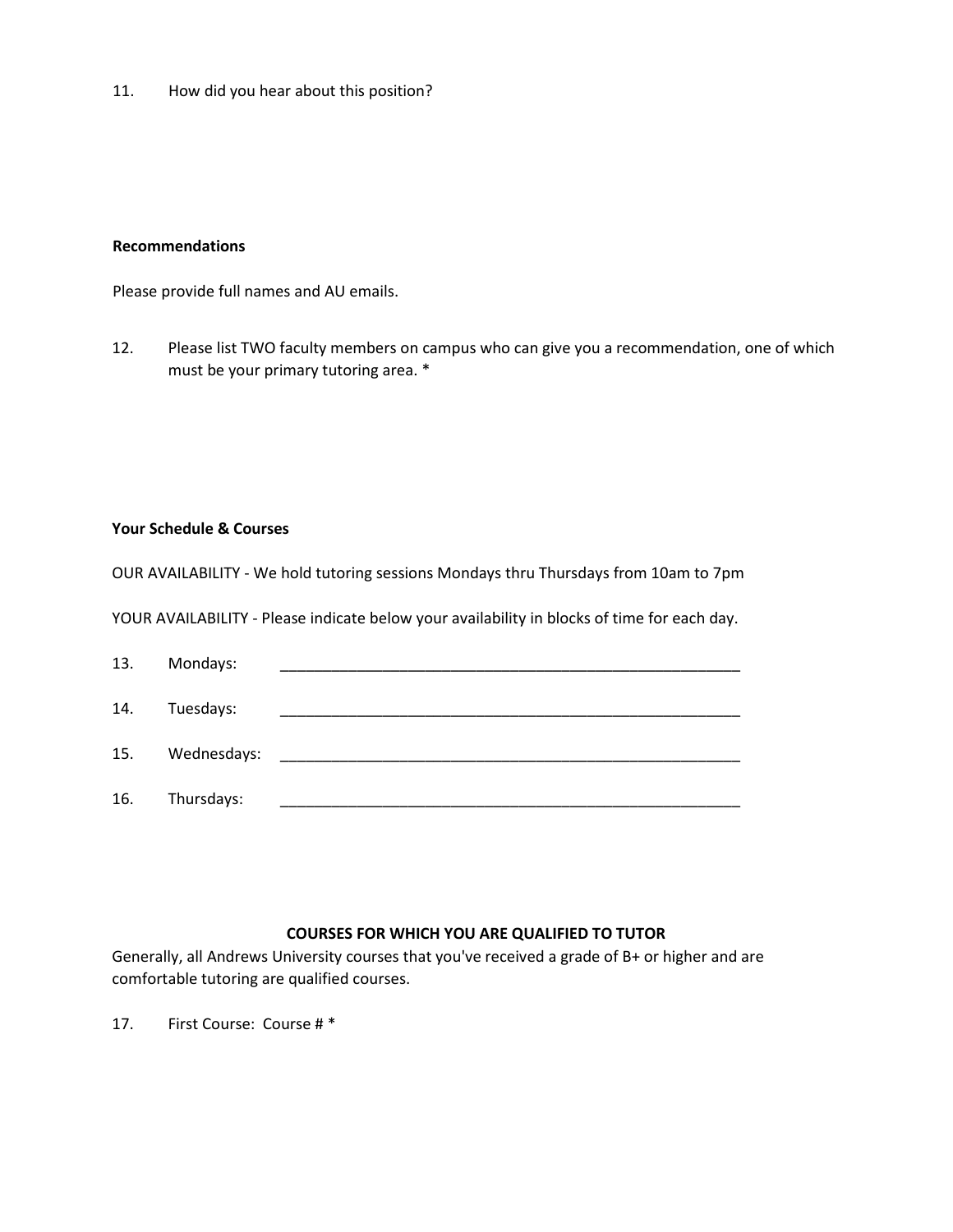- 18. First Course: Course Title \*
- 19. First Course: Grade \*
- 20. First Course: Year Taken \*
- 21. First Course: Where Taken (AU or another university) \*
- 22. Second Course: Course #
- 23. Second Course: Course Title
- 24. Second Course: Grade
- 25. Second Course: Year Taken
- 26. Second Course: Where Taken (AU or another university)
- 27. Third Course: Course #
- 28. Third Course: Course Title